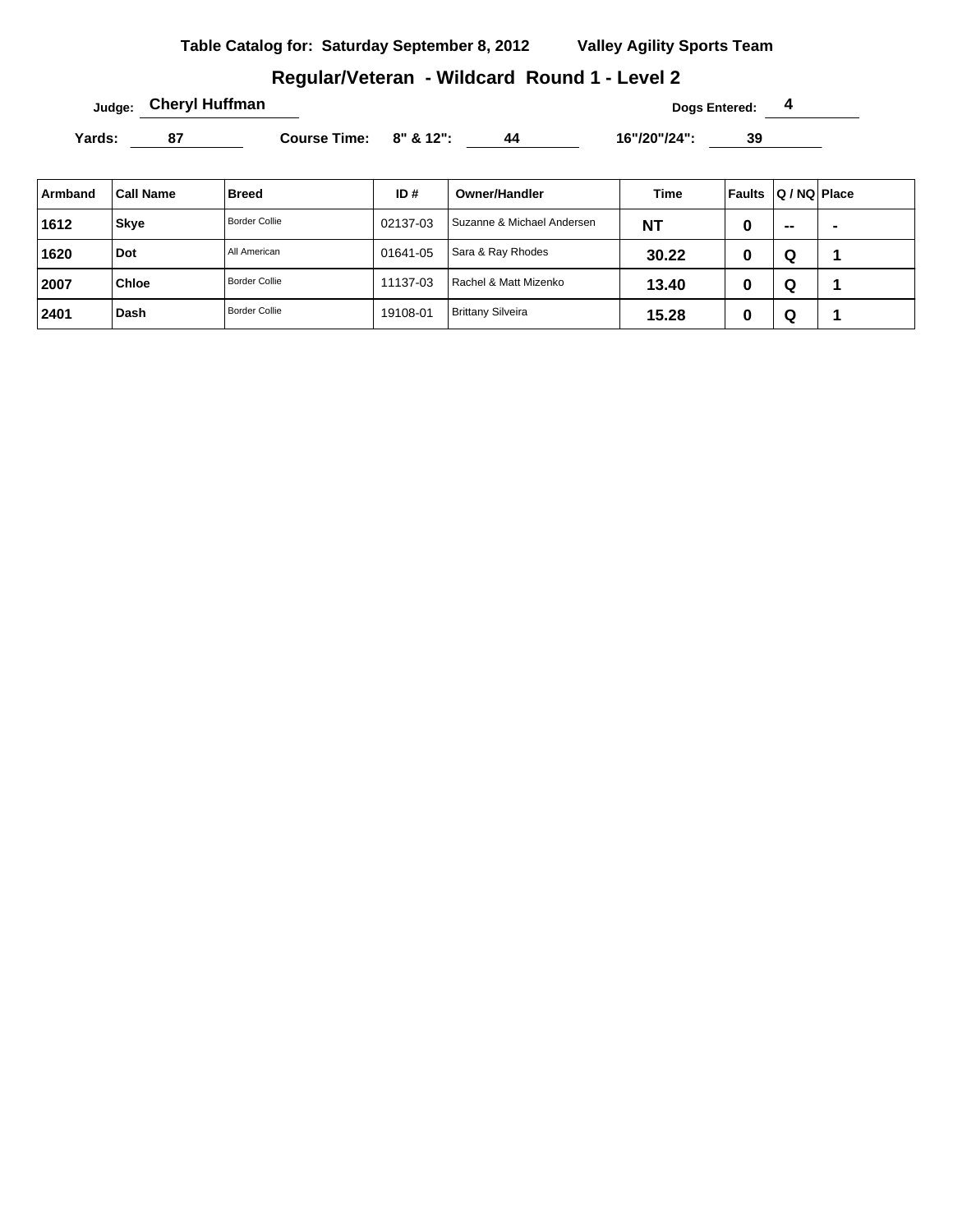**Table Catalog for: Saturday September 8, 2012 Valley Agility Sports Team**

#### **Regular/Veteran - Wildcard Round 1 - Level 3**

**Judge: Cheryl Huffman Dogs Entered: 6** 

Yards: 103 **Course Time: 8" & 12":** 47 16"/20"/24": 42

| Armband | <b>Call Name</b> | <b>Breed</b>                     | ID#      | <b>Owner/Handler</b>           | <b>Time</b> | <b>Faults</b> | Q / NQ   Place |   |
|---------|------------------|----------------------------------|----------|--------------------------------|-------------|---------------|----------------|---|
| 802     | Weezer           | Corgi                            | 01951-04 | Mary Van Wormer/H:Linda Maddox | 54.74       | 12            | <b>NQ</b>      | и |
| 1603    | Vegas            | Golden Retriever                 | 03193-03 | Mary & Dwight Whatley          | 37.79       | 5             | <b>NQ</b>      | 3 |
| 1609    | <b>Drummer</b>   | Shetland Sheepdog                | 16496-02 | Penny Larson                   | 31.04       | 0             | Q              |   |
| 1617    | <b>Dock</b>      | Nova Scotia Duck Tolling Retriev | 10202-04 | Wendy Johansen                 | 36.12       | 0             | Q              | 2 |
| 1624 V  | Riley            | All American                     | 18061-01 | Monica Salusky                 | 41.00       | 5             | <b>NQ</b>      | 4 |
| 2403    | Kubby            | All American                     | 11137-01 | Rachel & Matt Mizenko          | 26.77       | 0             | Q              |   |

### **Enthusiast - Wildcard Round 1 - Level 3**

**Dogs Entered: 2 Dogs Entered: 2 Yards: 103 Course Time: 8" & 12": 52 16"/20"/24": 47** 

| Armband | <b>Call Name</b> | <b>Breed</b>  | ID#      | <b>Owner/Handler</b> | <b>Time</b> | <b>Faults</b> | $ Q/NQ $ Place |  |
|---------|------------------|---------------|----------|----------------------|-------------|---------------|----------------|--|
| 1625 T  | <b>Banjo</b>     | Border Collie | 19160-01 | Sandra Holley        | 51.77       | 20<br>JJ      | <b>NQ</b>      |  |
| 1626    | <b>Minnie</b>    | Whippet       | 19160-02 | Sandra Holley        | 48.72       |               | ື              |  |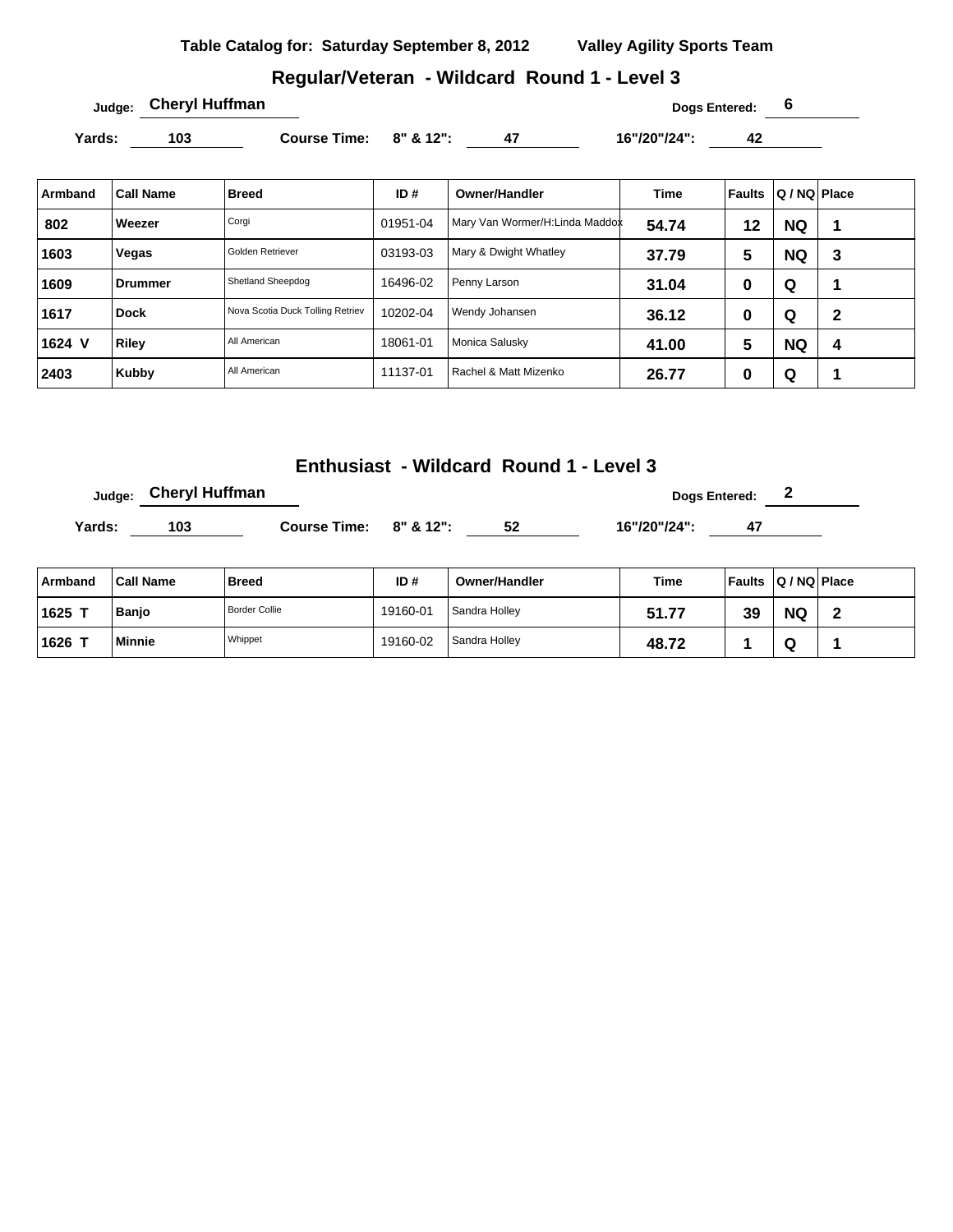| Table Catalog for: Saturday September 8, 2012 |  | <b>Valley Agility Sports Team</b> |
|-----------------------------------------------|--|-----------------------------------|
|                                               |  |                                   |

# **Regular/Veteran - Wildcard Round 1 - Level 4**

**Judge:** Cheryl Huffman **Cheryl Huffman Dogs Entered:** 1

Yards: 103 **Course Time:** 8" & 12": 42 16"/20"/24": 37

| Armband | <b>Call Name</b> | Breed                  | ID#      | <b>Owner/Handler</b> | Time          | <b>Faults</b> | $ Q/NQ $ Place |  |
|---------|------------------|------------------------|----------|----------------------|---------------|---------------|----------------|--|
| 804     | Maggie           | Welsh Corgi (Pembroke) | 04094-03 | Debra Kuvkendall     | <b>ABSENT</b> |               | $- -$          |  |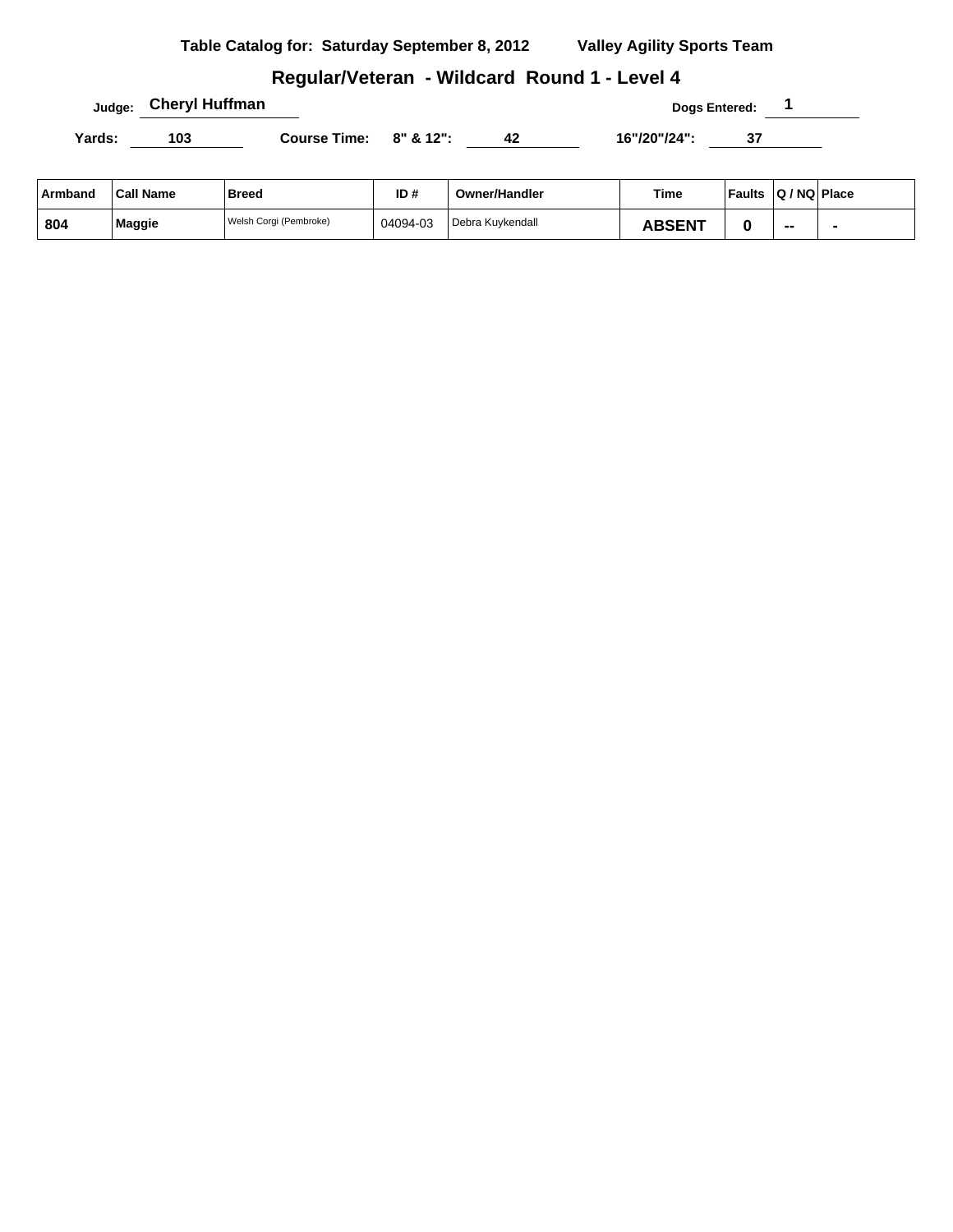**Table Catalog for: Saturday September 8, 2012 Valley Agility Sports Team**

# **Regular/Veteran - Wildcard Round 1 - Level 5**

Yards: 103 **Course Time: 8" & 12":** 42 16"/20"/24": 37

| Armband | <b>Call Name</b> | <b>Breed</b>            | ID#      | Owner/Handler                 | <b>Time</b> | Faults | Q / NQ   Place |                |
|---------|------------------|-------------------------|----------|-------------------------------|-------------|--------|----------------|----------------|
| 1601    | Gemma            | <b>English Shepherd</b> | 15027-02 | Toni Duralski                 | 32.81       | 0      | Q              |                |
| 1608    | <b>Nick</b>      | Shetland Sheepdog       | 16496-01 | Penny Larson                  | 26.87       | 5      | <b>NQ</b>      | $\mathbf{2}$   |
| 1611    | Reva             | Australian Shepherd     | 05925-04 | <b>Cherie Gessford</b>        | 36.25       | 5      | <b>NQ</b>      | 3              |
| 2011 V  | Darby            | Labrador Retriever      | 03303-01 | Debbie McVay                  | 30.22       | 0      | Q              |                |
| 2015 V  | Riley            | All American            | 08848-01 | Denice Sawatzky/H:Ralph Jones | 28.36       | 20     | <b>NQ</b>      | $\mathbf{2}$   |
| 2017 V  | Stomper          | All American            | 10717-02 | Marci Thomas                  | <b>NT</b>   | 25     | $\sim$         | $\blacksquare$ |
| 2402    | Quik             | <b>Border Collie</b>    | 01922-03 | Carlene Chandler              | 19.17       | 0      | Q              |                |

**Enthusiast - Wildcard Round 1 - Level 5**

|        | <sub>Judge:</sub> Cheryl Huffman |                        |     |              | <b>Dogs Entered:</b> |  |
|--------|----------------------------------|------------------------|-----|--------------|----------------------|--|
| Yards: | 103                              | Course Time: 8" & 12": | -47 | 16"/20"/24": | 42                   |  |

| ⊦Armband | <b>Call Name</b> | Breed     | ID#      | <b>Owner/Handler</b> | Time  | <b>Faults</b> | $ Q/NQ $ Place |  |
|----------|------------------|-----------|----------|----------------------|-------|---------------|----------------|--|
| 805 T    | Mia              | Chihuahua | 04420-02 | Veronica Adrover     | 55.07 |               | <b>NQ</b>      |  |